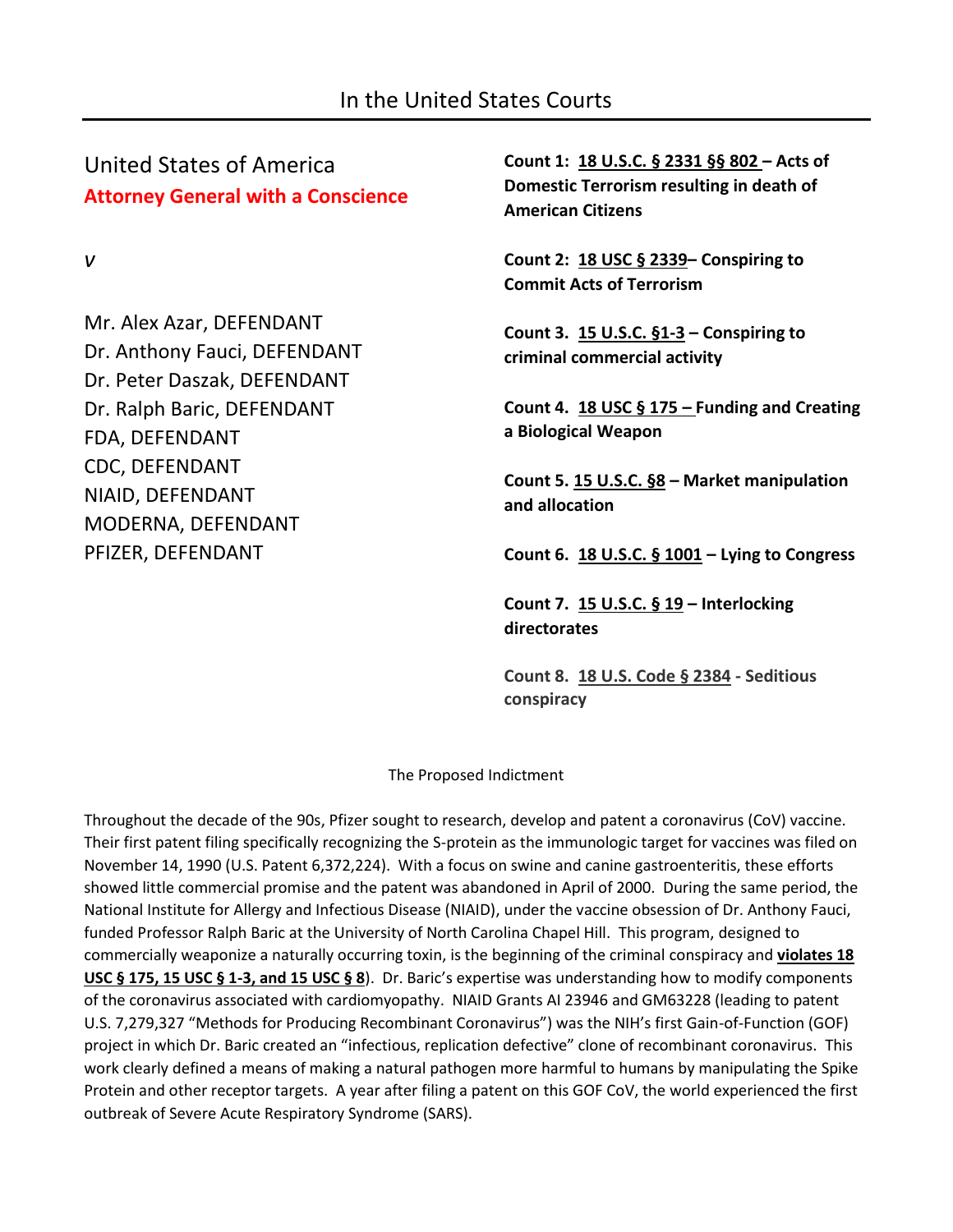Under the guise of responding to a public health emergency, the United States Centers for Disease Control and Prevention (CDC) filed a patent application on the genome of SARS CoV on April 25, 2003. By accessing and manipulating the Chinese genomic data (which came from China making an "invention" claim by a U.S. entity illegal **violating 35 USC §101, 103**), Dr. Baric, Dr. Fauci, and the CDC **violated 18 USC § 175** (a felony). One year earlier, Dr. Baric and his team had already filed a patent which was clearly the pathogen CDC claimed as novel in 2003. Three days after filing a patent on the genome, NIH-funded Sequoia Pharmaceuticals filed a patent for the vaccine on the virus invented a mere three days earlier. At the same time, in **violation of 15 USC § 19,** Dr. Fauci was appointed to a board position with the Bill and Melinda Gates Foundation (a competitor in vaccine manufacturing) thereby beginning the interlocking directorate<sup>1</sup> anti-trust crime.

In 2005, the DARPA and MITRE hosted a conference in which the intentions of the U.S. Department of Defense was explicit. In a presentation focused on "Synthetic Coronaviruses Biohacking: Biological Warfare Enabling Technologies", Dr. Baric presented the malleability of CoV as a biological warfare agent. **Violating 18 USC § 175** and inducing the non-competitive market allocation (**violating 15 USC § 8**) for years to follow, Dr. Baric and the U.S. Department of Defense spent over \$45 million in amplifying the toxicity of CoV and its chimeric derivatives.

From 2011 until the alleged COVID-19 pandemic, Dr. Fauci has routinely lamented the inadequacy of public funding for his vaccine programs and the public's general unwillingness to succumb to his insistence that everyone MUST be vaccinated against influenza. Despite repeated appropriations to advance vaccine dependency, his efforts have been largely unsuccessful. NIAID – under Dr. Fauci's direct authorization – encouraged UNC Chapel Hill and Dr. Baric's lab to ignore the GoF moratorium in a letter dated October 21, 2014. At that time, Drs. Fauci, Baric and EcoHealthAlliance's Peter Daszak were in possession of an extremely dangerous Chinese pathogen identified a year earlier in Wuhan.<sup>2</sup>

While many illegal acts were committed by the conspirators leading up to 2015, the domestic terrorism program (**in violation of 18 USC § 2339**) was announced by NIAID-funded Daszak at the National Academy of Sciences. Here, he announced what was to become the domestic and global terrorism event branded COVID-19.

<sup>1</sup> We note that gain-of-function specialist, Dr. Ralph Baric, was both the recipient of millions of dollars of U.S. research grants from several federal agencies and sat on the World Health Organization's International Committee on Taxonomy of Viruses (ICTV) and the *Coronaviridae* Study Group (CSG). In this capacity, he was both responsible for determining "novelty" of clades of virus species and directly benefitted from determining declarations of novelty in the form of new research funding authorizations and associated patenting and commercial collaboration. Together with CDC, NIAID, WHO, academic and commercial parties (including Johnson & Johnson; Sanofi and their several coronavirus patent-holding biotech companies; Moderna; Pfizer; Merck; BioNTech; AstraZeneca; Janssen; Ridgeback; Gilead (Dr. Baric's alter ego); Sherlock Biosciences; and others), a powerful group of interests constituted what are "interlocking directorates" under U.S. anti-trust laws. Further, most of these entities, including the Federal Government, **violated 35 USC § 200-206** by failing to disclose Federal Government interest in the remedies proposed.

These entities were affiliated with the WHO's Global Preparedness Monitoring Board (GPMB) whose members were instrumental in the Open Philanthropy-funded global coronavirus pandemic "desk-top" exercise EVENT 201 in October 2019. This event, funded by the principal investor in Sherlock Biosciences (a beneficiary of the SARS CoV-2 EUA for CRISPR technology) and linking interlocking funding partner, the Bill and Melinda Gates Foundation into the GPMB mandated a respiratory disease global preparedness exercise to be completed by September 2020 and alerted us to anticipate an "epidemic" scenario. We expected to see such a scenario emerge from Wuhan or Guangdong China, northern Italy, Seattle, New York or a combination thereof, as Dr. Zhengli Shi and Dr. Baric's work on zoonotic transmission of coronavirus identified overlapping mutations in coronavirus in bat populations located in these areas.

<sup>2</sup> By October 2013, the Wuhan Institute of Virology 1 coronavirus S1 spike protein was described in NIAID's funded work in China. This work involved NIAID, USAID, and Peter Daszak, the head of EcoHealth Alliance. This work, funded under R01AI079231, was pivotal in isolating and manipulating viral fragments selected from sites across China which contained high risk for severe human response. (Ge, XY., Li, JL., Yang, XL. *et al.* Isolation and characterization of a bat SARS-like coronavirus that uses the ACE2 receptor. *Nature* **503,** 535–538 (2013).) The GoF work NIAID allowed to persist in the face of the moratorium was Dr. Baric's work with this pathogen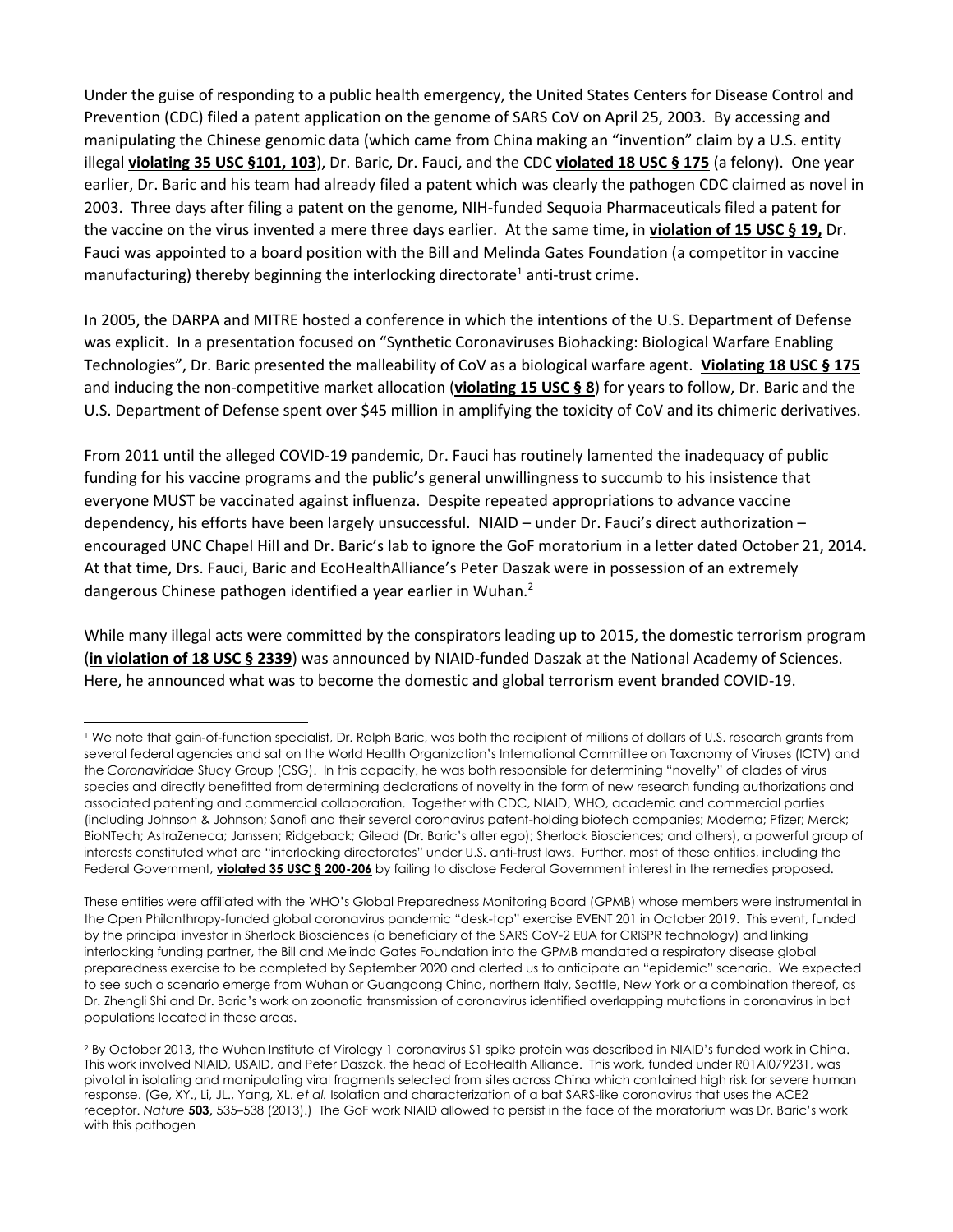"*…until an infectious disease crisis is very real, present, and at an emergency threshold, it is often largely ignored. To sustain the funding base beyond the crisis, he said, we need to increase public understanding of the need for MCMs such as a pan-influenza or pancoronavirus vaccine. A key driver is the media, and the economics follow the hype. We need to use that hype to our advantage to get to the real issues. Investors will respond if they see profit at the end of process, Daszak stated*."<sup>3</sup>

It is not surprising that one year later NIAID's funding paid off with Dr. Baric's lab announcing that the Wuhanderived pathogen was "poised for human emergence". 4

Knowing that the U.S. Department of Health and Human Services (through CDC, NIH, NIAID, and their funded laboratories and commercial partners) had patents on each proposed element of medical counter measures and their funding, Dr. Fauci, Dr. Gao (China CDC), and Dr. Elias (Bill and Melinda Gates Foundation) conspired to commit acts of terror on the global population – including the citizens of the United States – when, in September 2019, they published the following mandate in *A World At Risk*:

*"Countries, donors and multilateral institutions must be prepared for the worst. A rapidly spreading pandemic due to a lethal respiratory pathogen (whether naturally emergent or accidentally or deliberately released) poses additional preparedness requirements. Donors and multilateral institutions must ensure adequate investment in developing innovative vaccines and therapeutics, surge manufacturing capacity, broad-spectrum antivirals and appropriate non-pharmaceutical interventions. All countries must develop a system for immediately sharing genome sequences of any new pathogen for public health purposes along with the means to share limited medical countermeasures across countries.* 

*Progress indicator(s) by September 2020* 

- *Donors and countries commit and identify timelines for: financing and development of a universal influenza vaccine, broad spectrum antivirals, and targeted therapeutics. WHO and its Member States develop options for standard procedures and timelines for sharing of sequence data, specimens, and medical countermeasures for pathogens other than influenza.*
- *Donors, countries and multilateral institutions develop a multi-year plan and approach for strengthening R&D research capacity, in advance of and during an epidemic.*
- *WHO, the United Nations Children's Fund, the International Federation of Red Cross and Red Crescent Societies, academic and other partners identify strategies for increasing capacity and integration of social science approaches and researchers across the entire preparedness/response continuum." 5*

As if to confirm the utility of the September 2019 demand for "financing and development of" vaccines and the fortuitous SARS CoV-2 alleged outbreak in December of 2019, Dr. Fauci began gloating that his fortunes for

<sup>3</sup> Forum on Medical and Public Health Preparedness for Catastrophic Events; Forum on Drug Discovery, Development, and Translation; Forum on Microbial Threats; Board on Health Sciences Policy; Board on Global Health; Institute of Medicine; National Academies of Sciences, Engineering, and Medicine. Rapid Medical Countermeasure Response to Infectious Diseases: Enabling Sustainable Capabilities Through Ongoing Public- and Private-Sector Partnerships: Workshop Summary. Washington (DC): National Academies Press (US); 2016 Feb 12. 6, Developing MCMs for Coronaviruses. Available from: https://www.ncbi.nlm.nih.gov/books/NBK349040/

<sup>4</sup> Menachery VD, Yount BL Jr, Sims AC, Debbink K, Agnihothram SS, Gralinski LE, Graham RL, Scobey T, Plante JA, Royal SR, Swanstrom J, Sheahan TP, Pickles RJ, Corti D, Randell SH, Lanzavecchia A, Marasco WA, **Baric RS**. 2016. *SARS-like WIV1-CoV poised for human emergence*. **Proc Natl Acad Sci U S A. 2016** Mar 14. pii: 201517719

<sup>5</sup> https://apps.who.int/gpmb/assets/annual\_report/GPMB\_annualreport\_2019.pdf (page 8)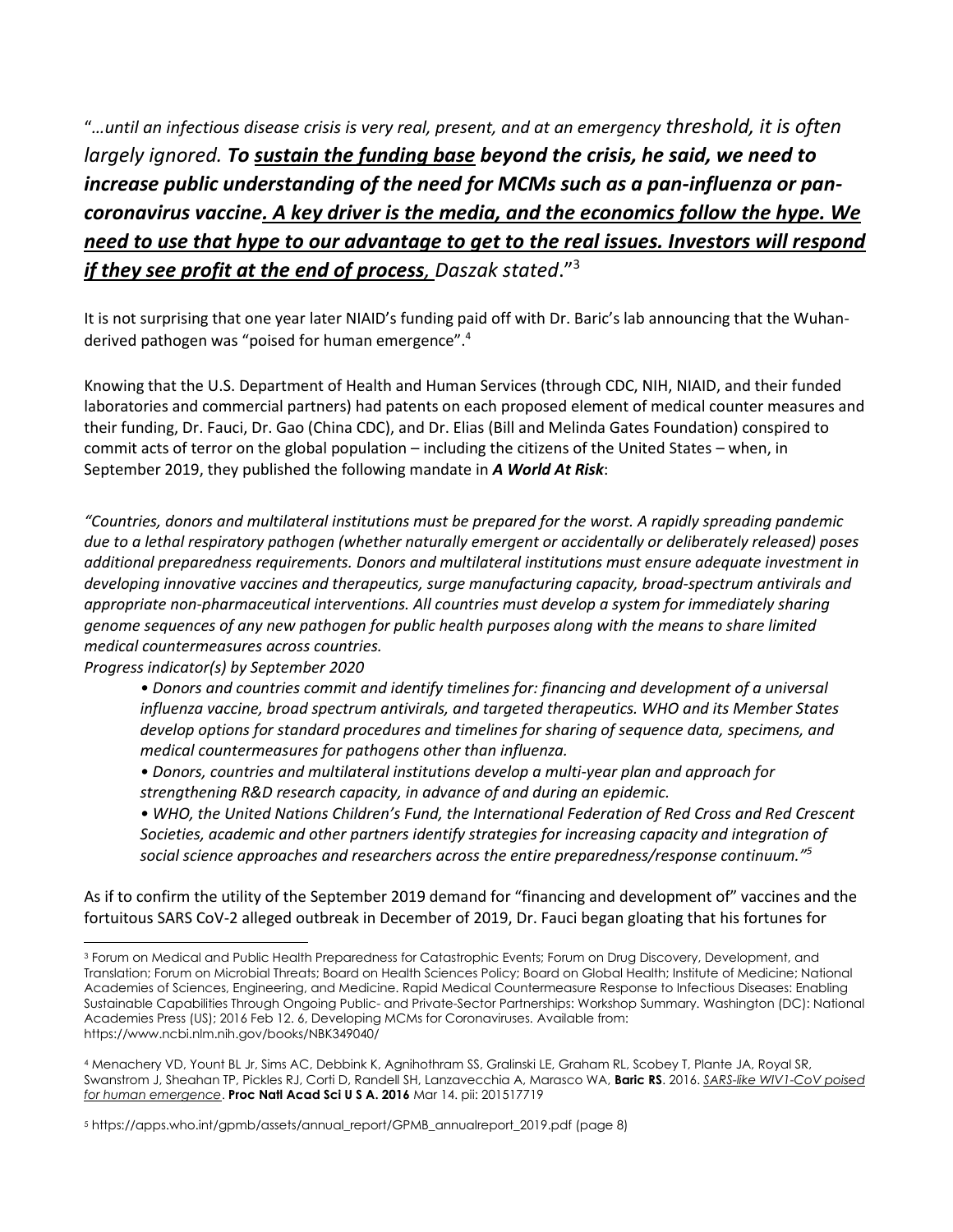additional funding were likely changing for the better. In a February 2020 interview in *STAT*, he was quoted as follows:

"*The emergence of the new virus is going to change that figure, likely considerably, Fauci said. "I don't know how much it's going to be. But I think it's going to generate more sustained interest in coronaviruses because it's very clear that coronaviruses can do really interesting things*."<sup>6</sup>

In November 2019 – one month before the alleged "outbreak" in Wuhan, Moderna entered into a material transfer agreement – brokered by the Vaccine Research Center at NIAID (at which UNC Chapel Hill alum Dr. Kizzy Corbett worked) – to access Dr. Baric's Spike Protein data to commence vaccine development. In his own written statement obtained by the *Financial Times*, he refers to this agreement as being the foundation for the mRNA Moderna vaccine.<sup>7</sup>

To finalize the nature of the racketeering and anti-trust criminal conspiracy, when it came time to commercialize the NIH and DARPA owned spike protein and pass it off as a "vaccine" (in conflict with the standard for vaccines in statutory and scientific application), the Operation Warp Speed contract was awarded to DoD contractor ATI, a subsidiary of ANSER. In a graph reminiscent of the anti-trust hearings at the formation of the Clayton Act in the early 20<sup>th</sup> century, the identity of the interlocking conflicts of interests are presented in graphic relief. It is with no surprise that the result of this price-fixing conspiracy was the enrichment of the conspiring parties and the harm of consumers.



<sup>6</sup> https://www.statnews.com/2020/02/10/fluctuating-funding-and-flagging-interest-hurt-coronavirus-research/

<sup>7</sup> https://pubmed.ncbi.nlm.nih.gov/32756549/